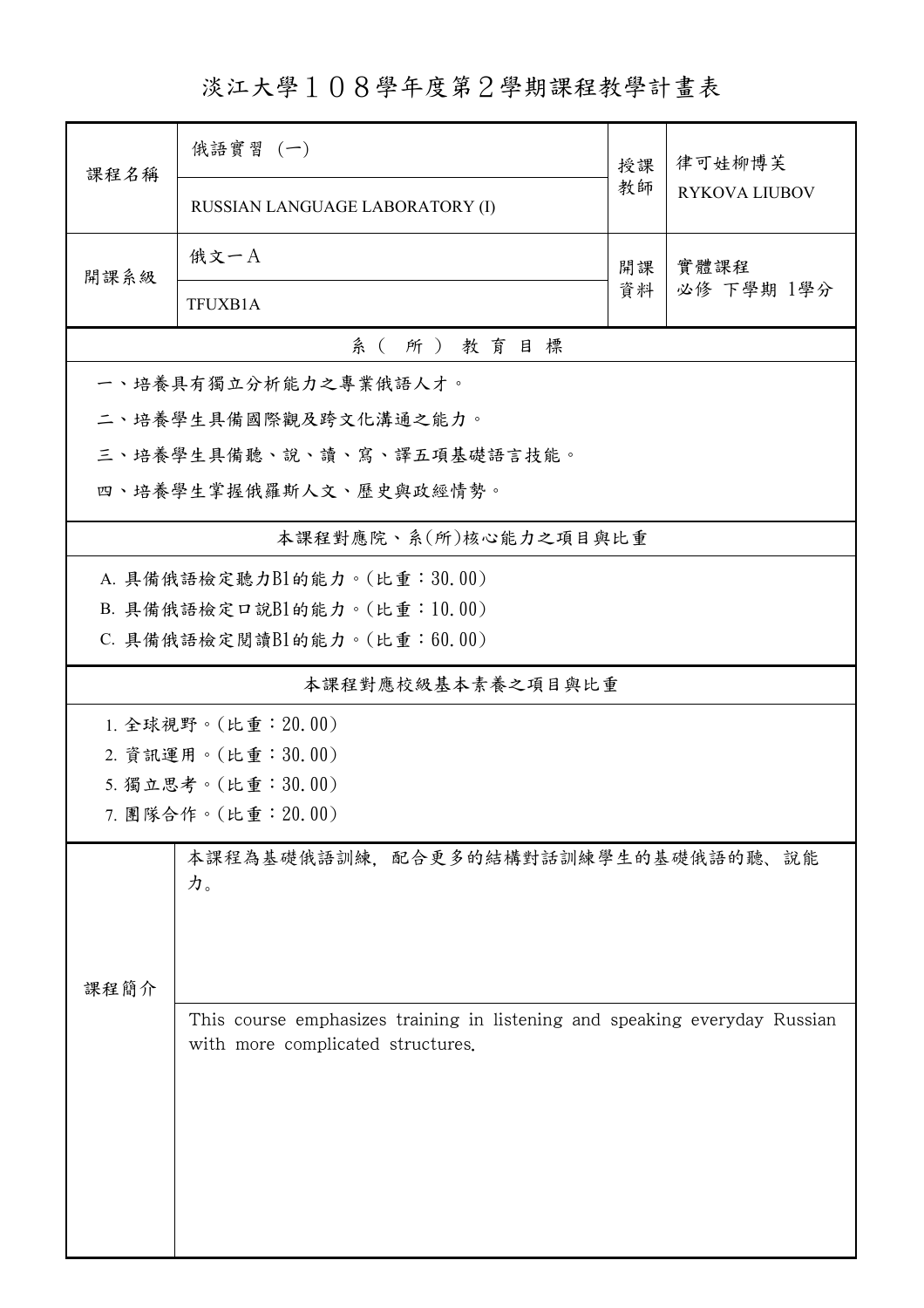## 本課程教學目標與認知、情意、技能目標之對應

將課程教學目標分別對應「認知 (Cognitive)」、「情意 (Affective)」與「技能(Psychomotor)」 的各目標類型。

一、認知(Cognitive):著重在該科目的事實、概念、程序、後設認知等各類知識之學習。

二、情意(Affective):著重在該科目的興趣、倫理、態度、信念、價值觀等之學習。

三、技能(Psychomotor):著重在該科目的肢體動作或技術操作之學習。

| 序<br>號         | 教學目標(中文)                                    |                                                                                              |                                                 | 教學目標(英文)                                                                                                                                                |                   |  |  |  |
|----------------|---------------------------------------------|----------------------------------------------------------------------------------------------|-------------------------------------------------|---------------------------------------------------------------------------------------------------------------------------------------------------------|-------------------|--|--|--|
|                | 1.訓練同學了解和正確使用基礎俄<br>語語法規則。<br>2.加強學生俄語聽力訓練。 |                                                                                              |                                                 | 1. This course aims to enable students to use<br>fundamental Russian grammar rules.<br>2.It is strengthen the student's hearing training of<br>Russian. |                   |  |  |  |
|                | 教學目標之目標類型、核心能力、基本素養教學方法與評量方式                |                                                                                              |                                                 |                                                                                                                                                         |                   |  |  |  |
| 序號             | 目標類型                                        | 院、系(所)<br>核心能力   基本素養                                                                        | 校級                                              | 教學方法                                                                                                                                                    | 評量方式              |  |  |  |
| 1              | 認知                                          | <b>ABC</b>                                                                                   | 1257                                            | 講述、討論                                                                                                                                                   | 測驗、討論(含課<br>堂、線上) |  |  |  |
|                | 授課進度表                                       |                                                                                              |                                                 |                                                                                                                                                         |                   |  |  |  |
| 週              | 日期起訖                                        | 內 容 (Subject/Topics)<br>備註                                                                   |                                                 |                                                                                                                                                         |                   |  |  |  |
|                | $109/03/02$ ~<br>109/03/08                  | Verbs of Motion Идти Ехать куда?4 Preposition B.<br>На Text Кто куда идёт утром              |                                                 |                                                                                                                                                         |                   |  |  |  |
| $\overline{2}$ | $109/03/09$ ~<br>109/03/15                  | Verb Быть где?6 Exercise, Text Preposion 6                                                   |                                                 |                                                                                                                                                         |                   |  |  |  |
| 3              | $109/03/16$ ~<br>109/03/22                  | Verbs of Motion Ходить Ехать куда? 4 Exercise.<br>Text                                       |                                                 |                                                                                                                                                         |                   |  |  |  |
|                | $109/03/23$ ~<br>109/03/29                  | Genitive case2 Meaning, Usage Ihave no  У меня<br>Het KOFO? uero? 2 Exercise, Text           |                                                 |                                                                                                                                                         |                   |  |  |  |
| 5              | $109/03/30$ ~<br>109/04/05                  | Preposition Noun in Genitive case около, у, для,<br>недалеко от кого?чего? 2 Exercises. Text |                                                 |                                                                                                                                                         |                   |  |  |  |
| 6              | $109/04/06 \sim$<br>109/04/12               | Dative case 3 KOMY? Wearling, Usage Exercises.<br>Text                                       |                                                 |                                                                                                                                                         |                   |  |  |  |
| 7              | $109/04/13$ ~<br>109/04/19                  | Verbs Dative case Давать, показывать, объяснять,<br>посылать кому?что? 3 Exercise, Text      |                                                 |                                                                                                                                                         |                   |  |  |  |
| 8              | $109/04/20$ ~<br>109/04/26                  | Кому сколько лет? How old is. Dative case                                                    |                                                 |                                                                                                                                                         |                   |  |  |  |
| 9              | $109/04/27$ ~<br>109/05/03                  | 期中考試週                                                                                        |                                                 |                                                                                                                                                         |                   |  |  |  |
| 10             | $109/05/04$ ~<br>109/05/10                  |                                                                                              | Instrumental case 5 Usage, Meaningc кем? С чем? |                                                                                                                                                         |                   |  |  |  |
| 11             | $109/05/11$ ~<br>109/05/17                  | Text In restaurant, Menu заказывать что? С чем? 5                                            |                                                 |                                                                                                                                                         |                   |  |  |  |
| 12             | $109/05/18$ ~<br>109/05/24                  | Instrumental case 5 Verbs интересоваться кем? чем?<br>увлекаться, заниматься кем? Чем?       |                                                 |                                                                                                                                                         |                   |  |  |  |
|                |                                             |                                                                                              |                                                 |                                                                                                                                                         |                   |  |  |  |